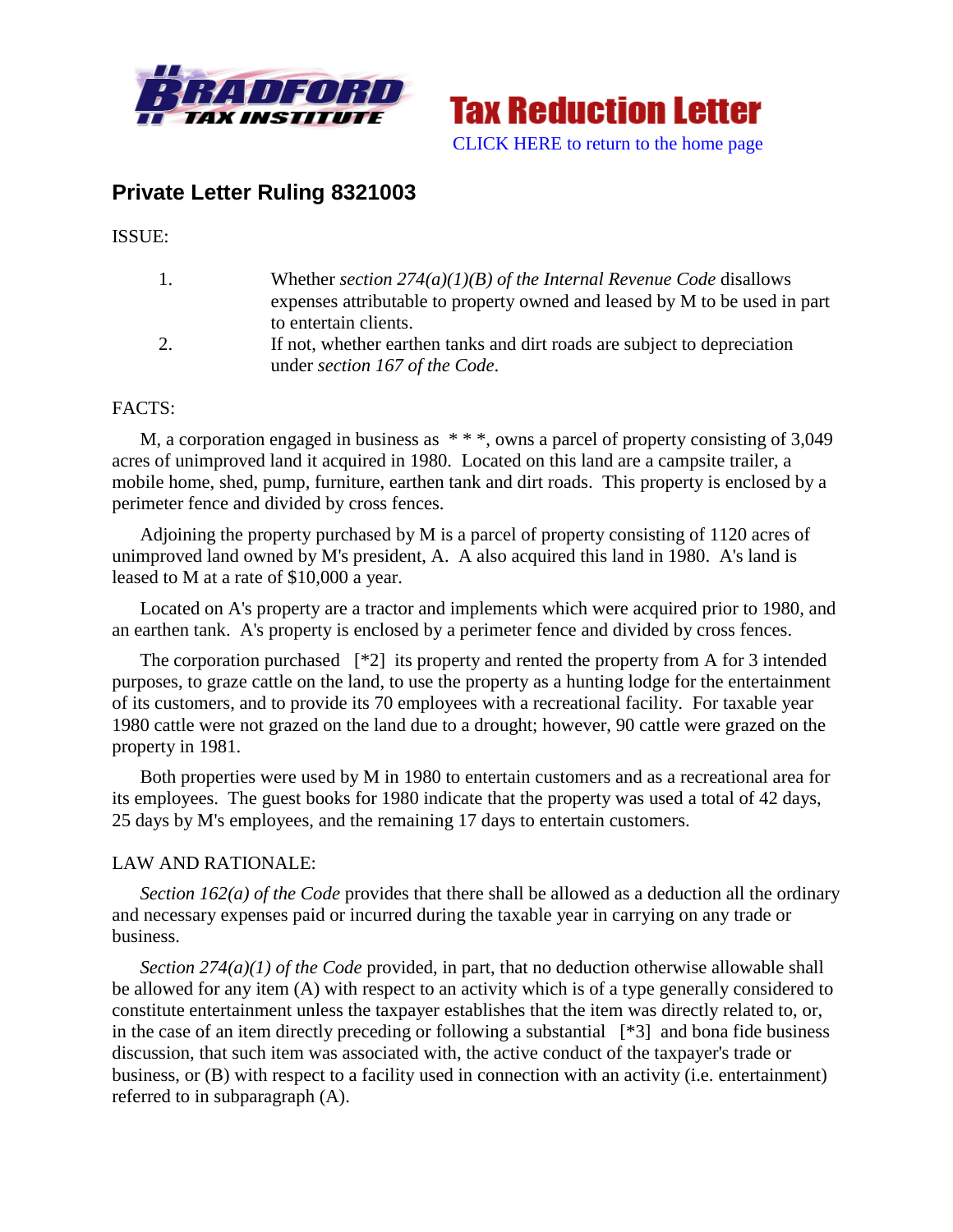*Section 274(e) of the Code* provides specific exceptions to the application of *section 274(a)*. In subsection *(e)(5)* it is provided that subsection *(a)* will not apply to expenses for recreation, social or similar activities (including facilities therefor) primarily for the benefit of employees (other than employees who are officers, shareholders or other owners, or highly compensated employees).

Prior to the enactment in the Revenue Act of 1978 of the present *section 274(a) of the Code* (Pub.L. No. 95-600, 1978-3 C.B. 81.) *section 274(a)(1)* disallowed deductions attributable to an entertainment facility unless the taxpayer established that the facility was used primarily for the furtherance of the taxpayer's trade or business and that the item was directly related to the active conduct of such trade or business. Also, old *section 274(a)* provided that in no event could the deductions attributable to the facility exceed the portion attributable [\*4] to the taxpayer's trade or business.

At the present time Income Tax Regulations underlying new *section 274(a)* have not been promulgated; however, the regulations that were published underlying old *section 274(a)* are helpful because they provide some insight into what factors should be considered when determining whether a facility is used "primarily for the furtherance of the taxpayer's trade or business". See old *section 274(a)*. And these factors will be helpful in determining whether a facility used in connection with recreational activities for employees was "primarily for the benefit of employees". See *section 274(e)(5) of the Code*.

*Section 1.274-2(e)(4)(1) of the regulations* underlying old *section 274(a)* provides, in part, as follows:

A facility used in connection with entertainment shall be considered as used primarily for the furtherance of the taxpayer's trade or business only if it is established that the primary use of the facility during the taxable year was for the purpose considered ordinary and necessary within the meaning of *section 162* and *212* and the regulations thereunder. All of the facts and circumstances of each case shall be considered in determining the primary [\*5] use of the facility. Generally, it is the actual use of the facility which establishes the deductibility of the expenditures with respect to the facility, not its availability for use and not the taxpayer's principal purpose in acquiring the facility. Objective rather than subjective standards will be determinative. (Emphasis added)

*Section 1.274-2(e)(4)(iii)* of those regulations provides as follows:

A taxpayer shall be deemed to have established that-

(a) A facility used in connection with entertainment such as a ... hunting lodge ..., or

(b) A facility for employees not falling within the scope of *section 274(e)(2)* or *(5)*, was used primarily for the furtherance of his trade or business if he establishes that more than 50-percent of the total calendar days of use of the facility by ... the taxpayer during the taxable year were days of business ...

*Section 1.274-2(f)(2)(v) of the regulations*, (which underlies *section 274(e)(5)*) provides, in part, that any expenditure by a taxpayer for a recreational activity (or for the use of a facility in connection therewith), primarily for the benefit of employees generally, is not subject to the limitations on allowability of deductions.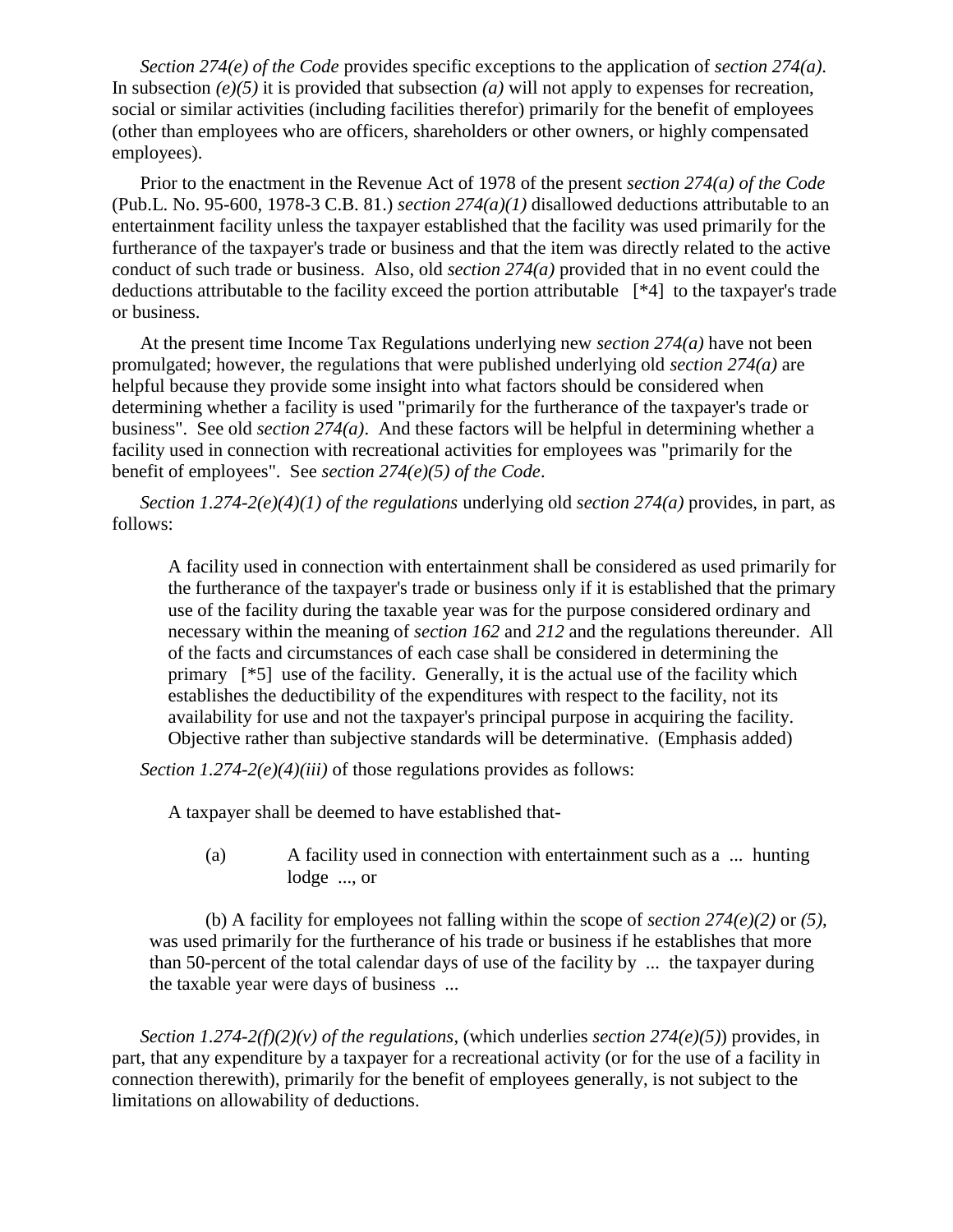The [\*6] regulations underlying old *section 274(a)* clearly demonstrate that when dealing with the issue of whether a facility has been used primarily for business, the central focus is on the number of days during the taxable year that the facility is used for business, as to the days used for nonbusiness activities. This focus even serves to override the intentions of the taxpayer.

In this case, M purchased and leased the property for 3 intended purposes, but on its return for taxable year 1980 it evaluated all the circumstances surrounding the use of the property and concluded that the depreciation would not be allowable on the trailer, mobile home and shed because they were entertainment facilities of the type governed by *section 274(a)(1)(B) of the Code*. The file does not indicate why M concluded as it did, in light of the fact that 60 percent of the days the property was used was by M's employees. This determination by M could have been based upon the fact that the availability of the property for hunting was discriminatory in favor of those employees and owners described in *section 274(e)(5) of the Code*.

If M was aware of the provisions of *section 274(e)(5)* when it made its determination  $[^*7]$ that the trailer, mobile home, and shed were entertainment facilities, then that determination must apply to all of the expenses attributable to the property except those expenses such as interest and taxes that would be deductible even if the property were not used in a trade or business.

M contends that *section*  $274(a)(1)(B)$  does not apply to property other than the trailer, mobile home and shed because a Committee Report describes a situation in which a taxpayer is allowed to deduct the expenses for a days hunt but is not allowed the expenses for overnight lodging.

The Conference Report underlying Pub.L. No. 95-600, 1968-3 C.B. 1, sets out an example wherein a salesman took a customer hunting for a day at a commercial shooting preserve and the expenses for the hunt (such as hunting rights, dogs, a guide, etc.) remain deductible. However, in the example the overnight lodging expenses are considered nondeductible. (See H.R.Rep. No. 95-1800, 95th Cong., 2nd Sess. 187, (1978), 1978-3 C.B. 223, 251.)

This example highlights the fact that the "entertainment facility rules" were not intended to disallow expenses attributable to the activity of entertaining, such as meal expenses; however, [\*8] distinguishable from this example is the situation in this case where, rather than paying to hunt on a shooting preserve owned by another party, M actually owns or leases the facility. No division can be made in this case of the deductions in question between those that are attributable to the activity of entertaining and those that are attributable to the facility. If *section 274(a)(1)(B) of the Code* applies, no expenses are deductible.

As to the second issue concerning whether the earthen tanks and the dirt roads are depreciable under *section 167 of the Code*, if M can carry its burden of proof that the exception under *section 274(e)(5)* applies, the conclusion in *Rev.Rul. 69-606, 1969-2 C.B. 33*, as modified by *Rev.Rul. 75-137, 1975-1 C.B. 74*, and *Rev.Rul. 68-193, 1968-1 C.B. 79*, will apply to answer these questions.

*Rev.Rul. 69-606* discusses a situation in which a taxpayer leased land to ranchers for a fixed fee. Located on the land purchased by the taxpayer for this purpose were earthen tanks or ponds used for watering livestock. Based on the fact that the taxpayer did not furnish any data that would establish any reasonable estimate of the useful lives of the earthen tanks or [\*9] ponds, *Rev.Rul. 69-606* concluded that they were not depreciable under *section 167 of the Code*.

In *Rev.Rul. 68-193* the rule is set out that costs attributable to the general grading of land are capital expenditures and are generally not subject to depreciation allowances. However, the Revenue Ruling clarifies this rule by indicating that if the grading of roadways is between buildings having useful lives and the retirement of the buildings would render the roadway